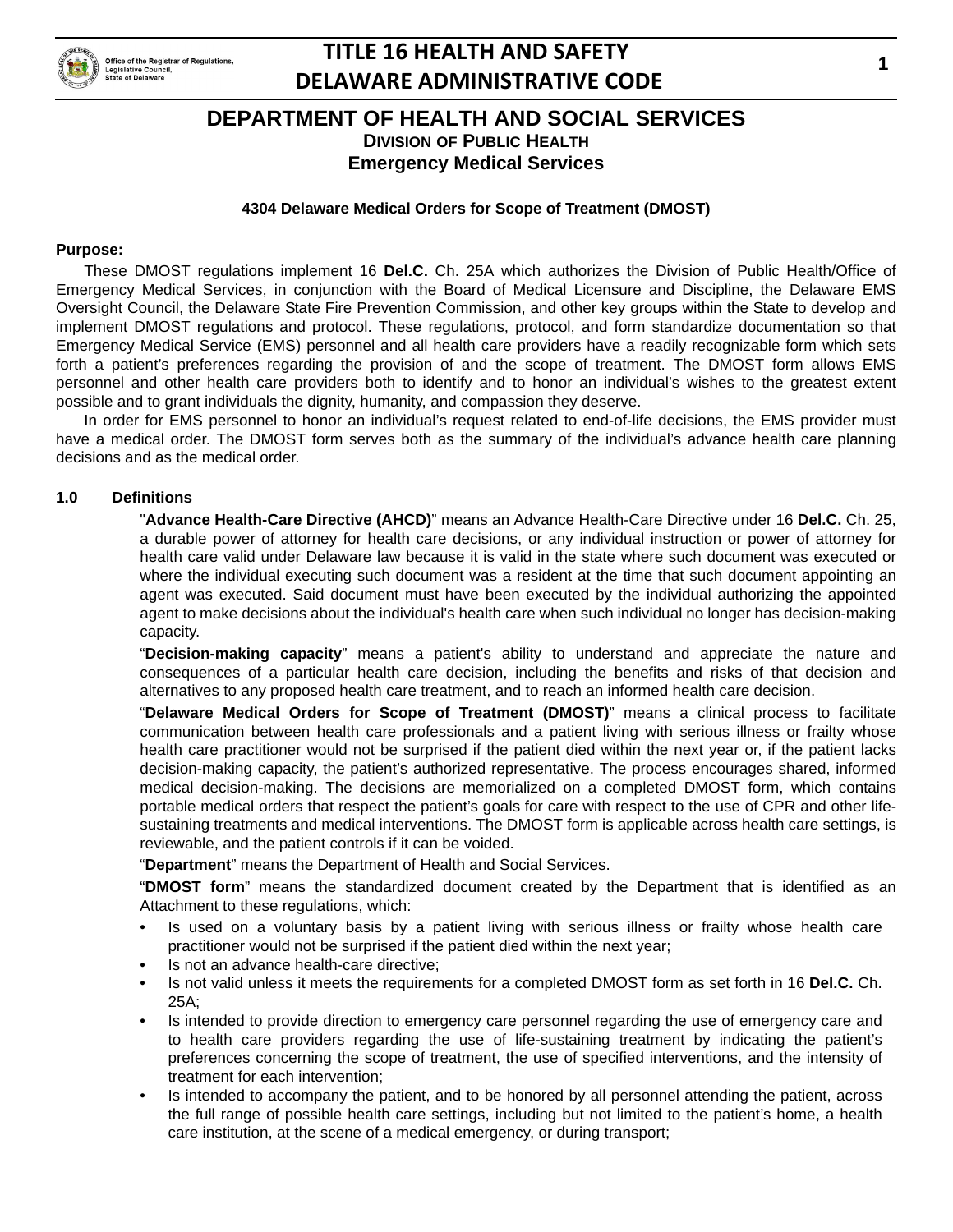- May be reviewed or voided at any time by a patient with decision-making capacity or, if the patient lacks decision-making capacity, the patient's authorized representative in accordance with the provisions of 16 **Del.C.** §2511A; and
- Must be signed by a health care practitioner as defined below.

"**Emergency-care provider**" means an emergency medical technician, paramedic, or first responder authorized under 16 **Del.C.** Ch 97.

"**Health care institution**" means an institution, facility, or agency licensed, certified or otherwise authorized or permitted by law to provide health care in the ordinary course of business.

"**Health care practitioner**" means a physician or an individual licensed and authorized to write medical orders pursuant to 24 **Del.C.** Ch. 17 and Ch. 19 who is providing care for the patient or overseeing the health care provided to the patient and has completed all training required by the Department for individuals participating in the completion of a DMOST form. Over time, a patient's health care practitioner may change.

"**Health care provider**" means an individual licensed, certified, or otherwise authorized or permitted by law to provide health care in the ordinary course of business or practice of a profession. A health care practitioner is also a health care provider.

"**Life-sustaining treatment**" includes any medical intervention, including procedures, administration of medication, or use of a medical device, that maintains life by sustaining, restoring, or supplanting a vital function. It does not include care provided for the purpose of keeping a patient comfortable.

"**Patient**" means an individual who is under the care of the health care practitioner or health care provider.

"**Patient's authorized representative**" or "**authorized representative**" means the individual signing a DMOST form on behalf of a patient without decision-making capacity, who has the highest priority to act for the patient under law, and who has the authority to make decisions with respect to the patient's health care preferences being made on the DMOST form. The health care practitioner shall determine the individual who is the patient's authorized representative by referencing the documentation giving such individual the required authority under law. Based on the documentation provided by such individual as evidence of his or her authority, the patient's authorized representative could be an individual designated by a patient under an advance health-care directive, an agent under a medical durable power of attorney for health care decisions, a guardian of the person appointed pursuant to 12 **Del.C.** Ch. 39 or Ch. 39A, in accordance with the authority granted by the appointing court, a surrogate appointed under 16 **Del.C.** Ch. 25, or an individual who is otherwise authorized under applicable law to make the health care decisions being made by execution of the DMOST form on the patient's behalf, if the patient lacks decision-making capacity.

"**Scope of treatment**" means those medical interventions, procedures, medications, and treatments that a patient, in consultation with a health care practitioner, has determined are appropriate, necessary, and desired by and for the patient and will always include the provision of comfort measures. A patient may decline lifesustaining treatment.

"**Serious illness or frailty**" means a condition for which a health care practitioner would not be surprised if a patient died within the next year.

## **2.0 Form Description**

- 2.1 The DMOST form, including instructions for completion and plain language explanation, is published in these regulations. The DHSS documents in these regulations may not be altered.
	- 2.1.1 The patient's identification block has the patient's name (last, first, middle), patient's address of record, patient's phone number, patient's gender, patient's date of birth, and last four digits of the patient's social security number.
	- 2.1.2 The Scope of Treatment sections are Blocks A to D.
		- 2.1.2.1 Section A contains the goals of care. This section is for the patient to draft a goal statement relative to their current treatment plan. This section does not constitute a medical order.
		- 2.1.2.2 Section B contains Cardiopulmonary Resuscitation decision (when the patient has no pulse and/or is not breathing). This section constitutes a medical order.
		- 2.1.2.3 Section C contains Medical Interventions (when patient is breathing and/or has a pulse). This section has four categories to be answered. This section constitutes a medical order.
			- 2.1.2.3.1 Treatment of symptoms only/Comfort Measures Only. Use any medications, including pain medication, by any route, positioning, wound care, and other measures to keep clean, warm, dry, and comfortable. Use of oxygen, oral suctioning and manual treatment of airway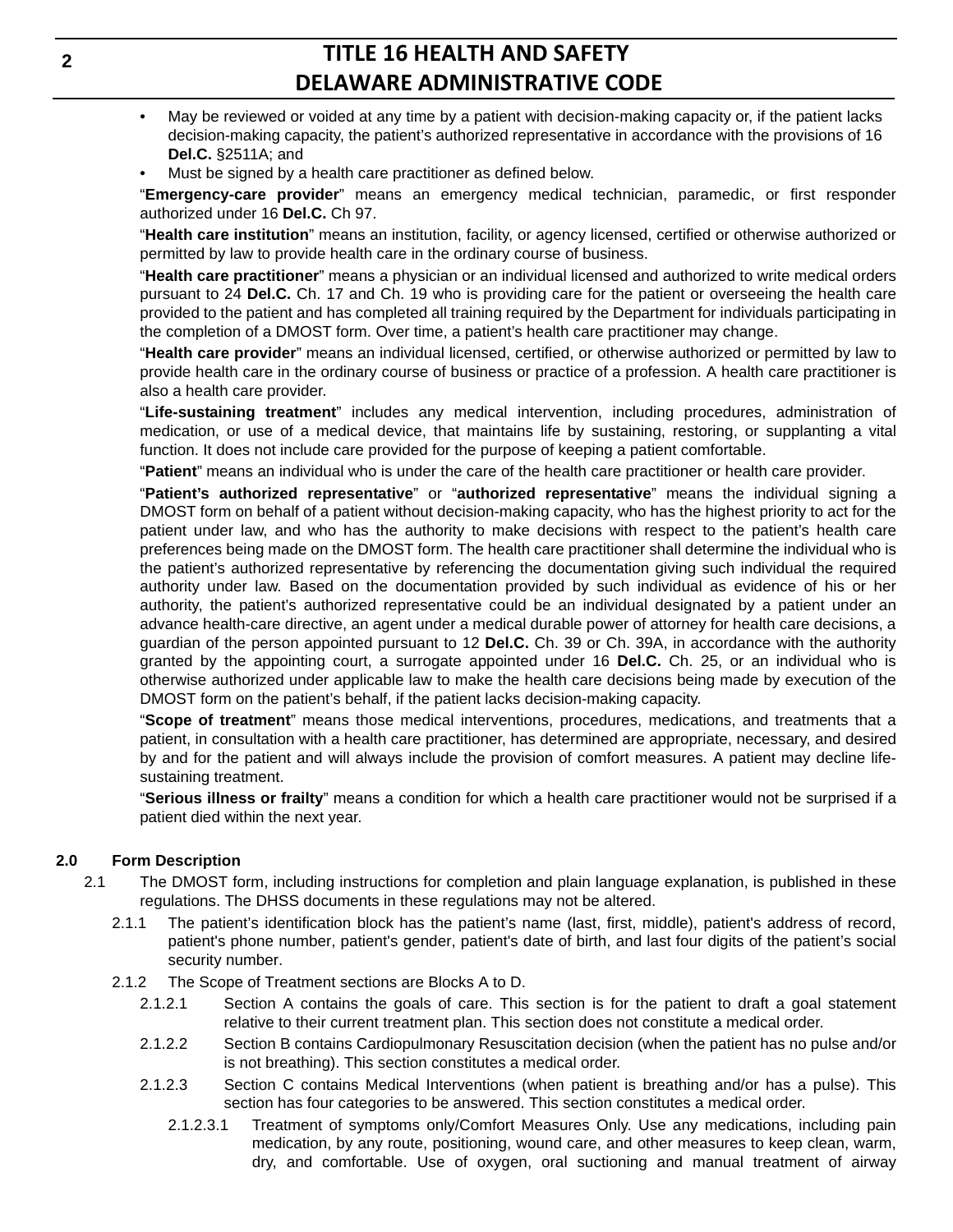obstruction as needed for comfort. Use antibiotics only to promote comfort. Transfer if comfort needs cannot be met in current location.

- 2.1.2.3.2 Limited Treatment. Includes care described above, and use appropriate medical treatment such as antibiotics and IV fluids, and cardiac monitoring as indicated. Do not use intubation or mechanical ventilations. May use non-invasive airway support that does not require the introduction of instruments into the body [e.g. CPAP, BIPAP] however if clearing the airway with manual techniques is unsuccessful, direct laryngoscopy and the use of Magill Forceps may be used. Generally avoid intensive care and transfer to hospital if ordered for medical interventions or if ordered because comfort needs cannot be met in current location.
- 2.1.2.3.3 Full Treatment. Includes care described above, and use all appropriate medical and surgical interventions, including intubation, advanced airway interventions, mechanical ventilation, and cardioversion, in an intensive care setting if indicated to support life. Transfer to a hospital, if indicated, including intensive care.
- 2.1.2.3.4 Other orders. Provide the care stated.
- 2.1.2.4 Section D contains the blocks to determine the desire for the artificially administered fluids and nutrition.
- 2.1.2.5 Section E contains information as to whom the DMOST form was discussed with and it contains a signature block where the patient, if they have decision-making capacity, can prohibit an authorized representative from voiding the DMOST form and executing a new DMOST form that changes the treatment choices if the patient loses decision-making capacity.
- 2.1.3 The Signature. Section F contains the signature areas for the patient/authorized representative/parent and the health care practitioner. To be valid the form must have both required signatures.

## **21 DE Reg. 233 (09/01/17)**

## **3.0 Mandatory elements of DMOST forms**

- 3.1 A DMOST form shall be deemed to be completed and therefore valid for the purposes of this chapter if it:
	- 3.1.1 Contains information indicating the patient's health care preferences;
	- 3.1.2 Has been voluntarily signed by the patient or by another individual subscribing the patient's name in the patient's presence and at the patient's express direction, or, if the patient does not have decision-making capacity, by the patient's authorized representative;
	- 3.1.3 Contains a statement that the DMOST form is being signed after discussion with the patient, or if the patient lacks decision-making capacity, with the patient's authorized representative;
	- 3.1.4 Includes the signature of the patient's health care practitioner and the date and time of the health care practitioner's signature;
	- 3.1.5 If the DMOST form is not signed by the heath care practitioner in the presence of the patient, the DMOST form will also be signed by the health care provider in whose presence the patient or, the patient's authorized representative if the patient does not have decision-making capacity, signed the DMOST form;
	- 3.1.6 The DMOST form shall include a statement that the patient or, if the patient does not have decisionmaking capacity, the patient's authorized representative, has been provided with the plain language explanation explaining the DMOST form, and the consequences of executing the DMOST form, including whether or not the DMOST form may be changed if the patient lacks decision-making capacity.

## **4.0 Completing a DMOST form.**

- 4.1 Completing a DMOST form is always voluntary and cannot be required for any reason.
- 4.2 A DMOST form can only be used by a patient who is living with a serious illness or frailty whose health care practitioner would not be surprised if the patient died within the next year.
- 4.3 The health care practitioner must discuss the DMOST form directly with the patient, or if the patient lacks decision-making capacity, with the patient's authorized representative, prior to completion.
- 4.4 A DMOST form must be signed by a health care practitioner.
- 4.5 Only the DMOST form in these regulations, which contains a watermark, can be recognized as a DMOST form. Copies of signed DMOST forms are legal and valid to the same extent as the original.
- 4.6 If any section of a DMOST form is incomplete, the full treatment described in that section shall be administered to the patient.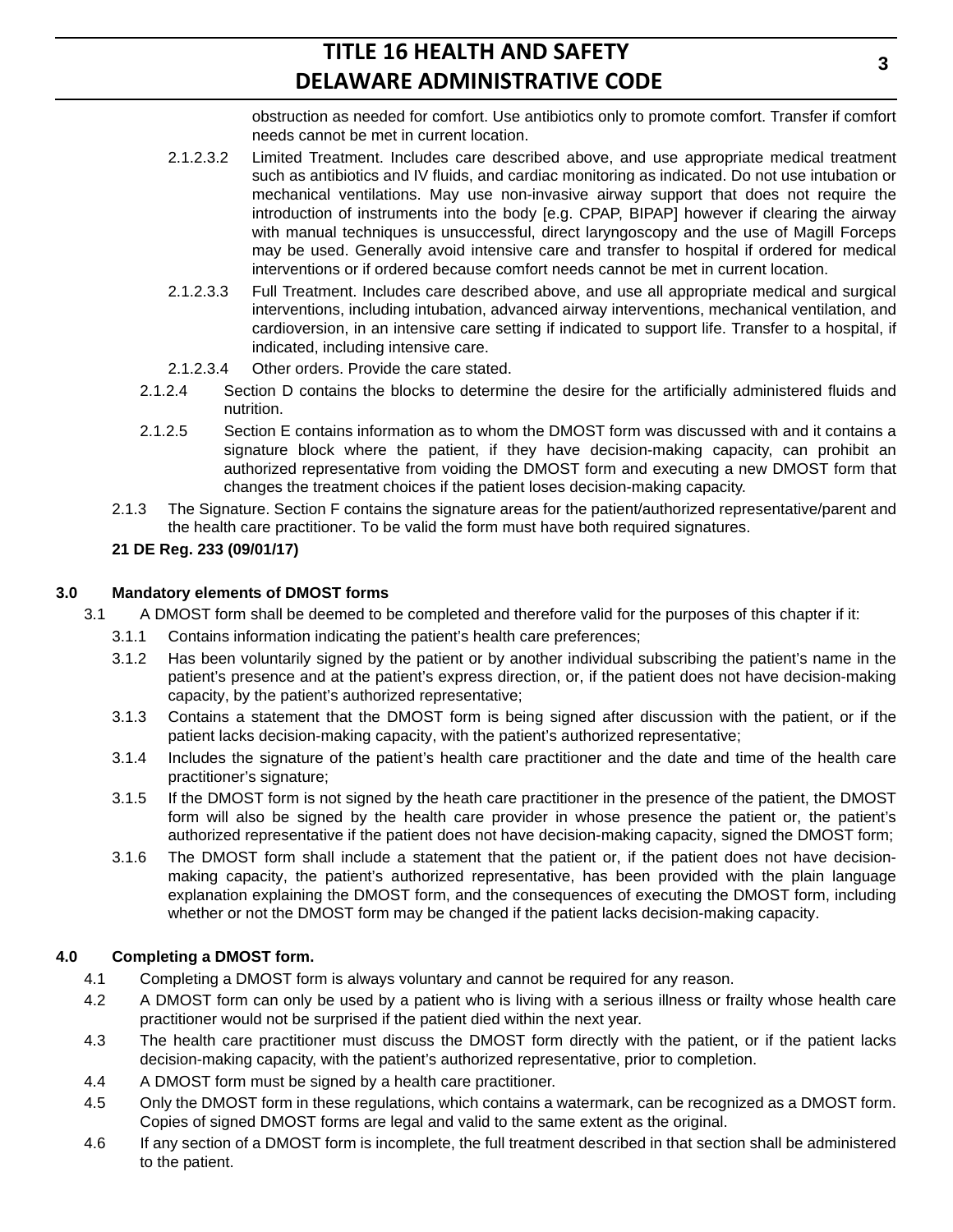- 4.7 The patient may have decision-making capacity but be unable to communicate by speaking or writing. Federal and State laws require that a health care facility provide effective communication for people with communication impairments. In such situations:
	- 4.7.1 The patient can make his or her health care treatment decisions known through any method by which the patient usually communicates so long as the person interpreting the communication understands the method by which the patient is communicating and the substance of the communication; and
	- 4.7.2 The communication must be witnessed by the health care practitioner. How the communication occurred and why it is considered reliable must be documented in the patient's medical record; and
	- 4.7.3 If a patient cannot physically sign a DMOST form but has communicated that he or she wants to sign the DMOST form, someone other than the patient can sign the DMOST form on behalf of the patient.
- 4.8 Delaware law presumes an adult has decision-making capacity unless a physician determines the patient does not.
- 4.9 If a physician determines a patient does not have decision-making capacity, this must be documented in the patient's medical record. If an adult patient does not have decision-making capacity, an authorized representative may sign a DMOST form on behalf of the patient if the authorized representative has the legal authority to do so.
	- 4.9.1 The health care practitioner shall determine if there is an individual who is the patient's authorized representative. This is determined by referencing the documentation giving such individual the required authority under law. The documentation should establish both that the authorized representative is the person named in this role and that the authorized representative has the authority to make decisions with respect to the patient's health care preferences being made on the DMOST form on behalf of the patient.
	- 4.9.2 The hierarchy under Delaware law to act as the authorized representative for an individual without decision-making capacity is as follows:
		- 4.9.2.1 The court-appointed Guardian, only with the appropriate authority;
		- 4.9.2.2 The patient's most recently appointed Agent in an Advance Health-Care Directive or Health Care Power of Attorney, only with the appropriate authority;
		- 4.9.2.3 If the there is no Guardian or Agent or if the designated Guardian or Agent is unavailable, or if the patient revoked an Advance Health-Care Directive pursuant to 16 **Del.C.** §2504, the Surrogate Statute applies and will allow either the individual named by the patient prior to losing decisionmaking capacity or if none, the individual recognized by the Surrogate Statute, 16 **Del.C.** §2507, to make decisions with respect to the patient's health care preferences being made on the DMOST form on behalf of the patient.
- 4.10 If the patient is under age 18, and therefore has no decision-making capacity, the hierarchy under Delaware law to act as the authorized representative for such minor patient is as follows, in descending order:
	- 4.10.1 In the absence of a court order to the contrary, the patient's biological or adoptive parents;
	- 4.10.2 A court-appointed permanent guardian or guardian of the person under 13 **Del.C.** Ch. 23;
	- 4.10.3 The Division of Family Services (DFS) with an order from a court of appropriate jurisdiction when the DFS holds legal custody or parental rights, after the DFS exercises reasonable efforts to contact and secure consent from the patient's biological or adoptive parents;
	- 4.10.4 A caregiver acting under an Affidavit of Relative Caregiver under 13 **Del.C.** §§707 and 708.

## **5.0 Modifying and Voiding Information on a Completed DMOST form**

- 5.1 Any changes or alterations to the information on the completed DMOST form voids the form.
- 5.2 The content of a completed DMOST form can only be modified by voiding the current DMOST form and completing a new DMOST form.
- 5.3 A patient with decision-making capacity may, at any time, void his or her completed DMOST form or otherwise request alternative treatment to the treatment that was ordered on the DMOST form in any manner that indicates the patient's intent to void the DMOST form.
- 5.4 If a patient does not have decision-making capacity, an authorized representative may void and/or request a new DMOST form, based on the known wishes of the patient, or if unknown, the patient's best interest, if the authorized representative has the legal authority to do so and is not prohibited from doing so on the existing DMOST form completed by the patient.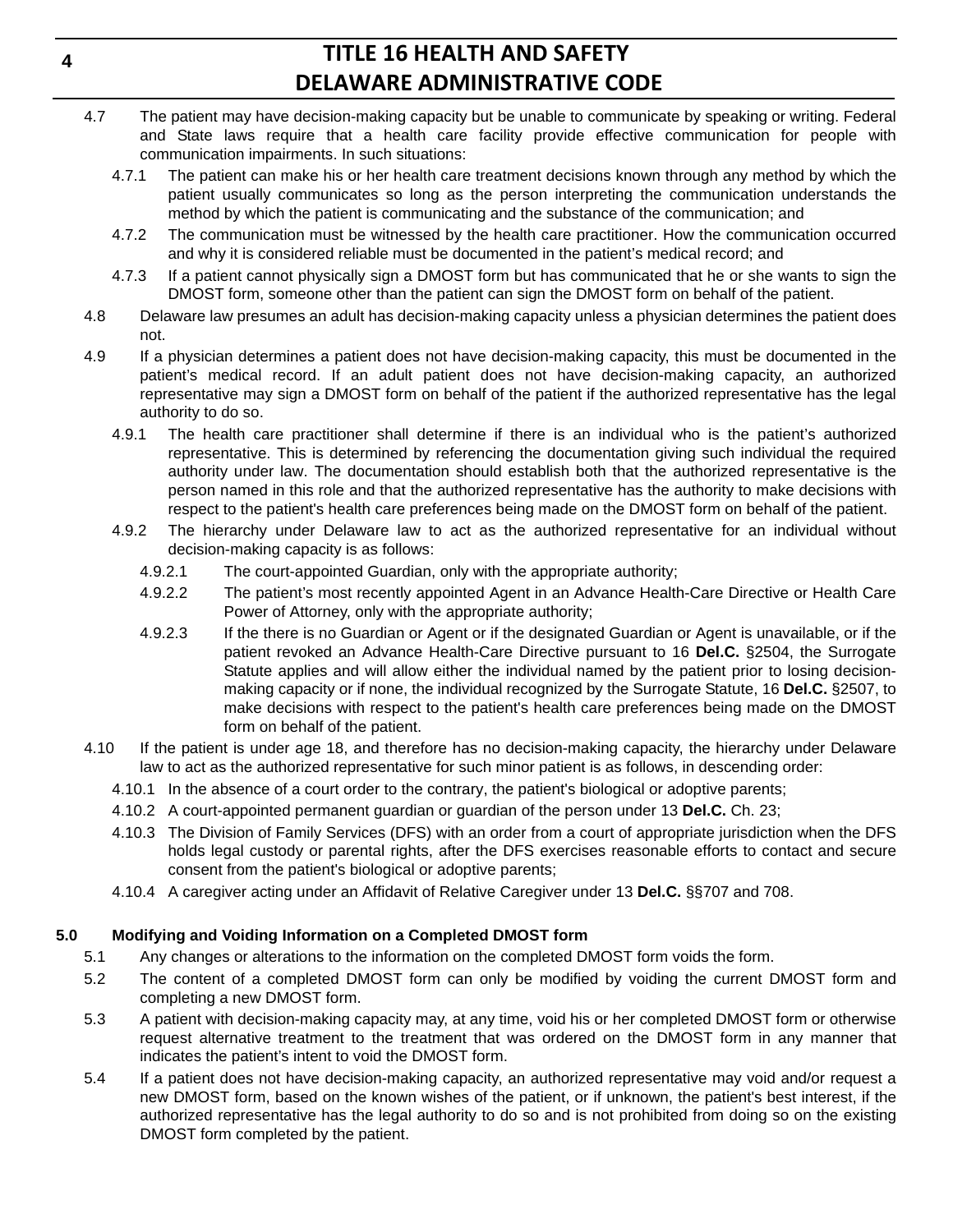## **6.0 Field Termination**

Nothing in these regulations shall affect the authority of EMS providers to do the paramedic field termination of resuscitation protocol as approved by the Delaware Board of Medical Licensure and Discipline.

## **7.0 DMOST Protocol**

- 7.1 The Division of Public Health, in consultation with the Board of Medical Licensure and Discipline and the Delaware Fire Prevention Commission, shall develop and publish a protocol for EMS providers to comply with the requirements of this regulation.
- 7.2 Copies of a valid DMOST form are valid to the same extent as the original.

## **8.0 Conflicts**

- 8.1 In the event of a disagreement between the patient's authorized representative and the patient's health care practitioner concerning the patient's decision-making capacity or the appropriate interpretation and application of the terms of a completed DMOST form regarding the patient's course of treatment, the parties:
	- 8.1.1 May seek to resolve the disagreement by means of procedures and practices established by the health care institution, including, but not limited to, consultation with an institutional ethics committee, or with an individual designated by the health care institution for this purpose; or
	- 8.1.2 May seek resolution by a court of competent jurisdiction.
- 8.2 A health care provider involved in the patient's care or an administrator of a health care institution may seek to resolve a disagreement concerning the appropriate interpretation and application of the terms of a completed DMOST form to the patient's course of treatment in the same manner as set forth in 8.1.
- 8.3 In the event of conflicting directives, the patient's scope of treatment shall be governed by the latest directive available.
	- 8.3.1 If the treatment directives of a later Advance Health-Care Directive conflict with the patient's directives on a DMOST form, a health care practitioner shall be informed so that the DMOST form can be modified or voided in order to reflect that patient's later directive.
	- 8.3.2 If there is a conflict between the patient's expressed oral or written directives, the DMOST form, or the decisions of the patient's authorized representative, the patient's last expressed oral or written directives shall be followed and, if necessary, a new DMOST form shall be prepared and executed to reflect those directives.
- 8.4 Any individual or entity may petition the Court of Chancery for appointment of a guardian of the person of a patient if that individual or entity has good reason to believe that the withdrawal or withholding of health care in a particular case:
	- 8.4.1 Is contrary to the most recently expressed wishes of a patient;
	- 8.4.2 Is predicated on an incorrect assessment of the patient's decision-making capacity;
	- 8.4.3 Is being proposed pursuant to a DMOST form that has been falsified, forged, or coerced;
	- 8.4.4 Is being considered without knowledge of a voided completed DMOST form which has been unlawfully concealed, destroyed, altered, or cancelled; or
	- 8.4.5 Is based on a patient's status either as an individual with a pre-existing long-term mental or physical disability, or as an individual who is economically disadvantaged.
- 8.5 A health care institution, health care practitioner, or health care provider acting in good faith and in accordance with generally accepted health care standards applicable to the health care institution, health care practitioner, or health care provider is not subject to civil or criminal liability or to discipline for unprofessional conduct for:
	- 8.5.1 Complying with a DMOST form signed by a health care practitioner apparently having authority to make a DMOST for a patient, including a decision to withhold or withdraw health care;
	- 8.5.2 Declining to comply with a DMOST form based on a belief that the health care practitioner then lacked authority to sign a DMOST;
	- 8.5.3 Complying with a DMOST form and assuming that the DMOST form was valid when made and has not been modified or voided;
	- 8.5.4 Providing life-sustaining treatment in an emergency situation when the existence of a DMOST form is unknown; or
	- 8.5.5 Declining to comply with a DMOST form because the DMOST form is contrary to the conscience or good faith medical judgment of the health care practitioner or the written policies of the health care institution.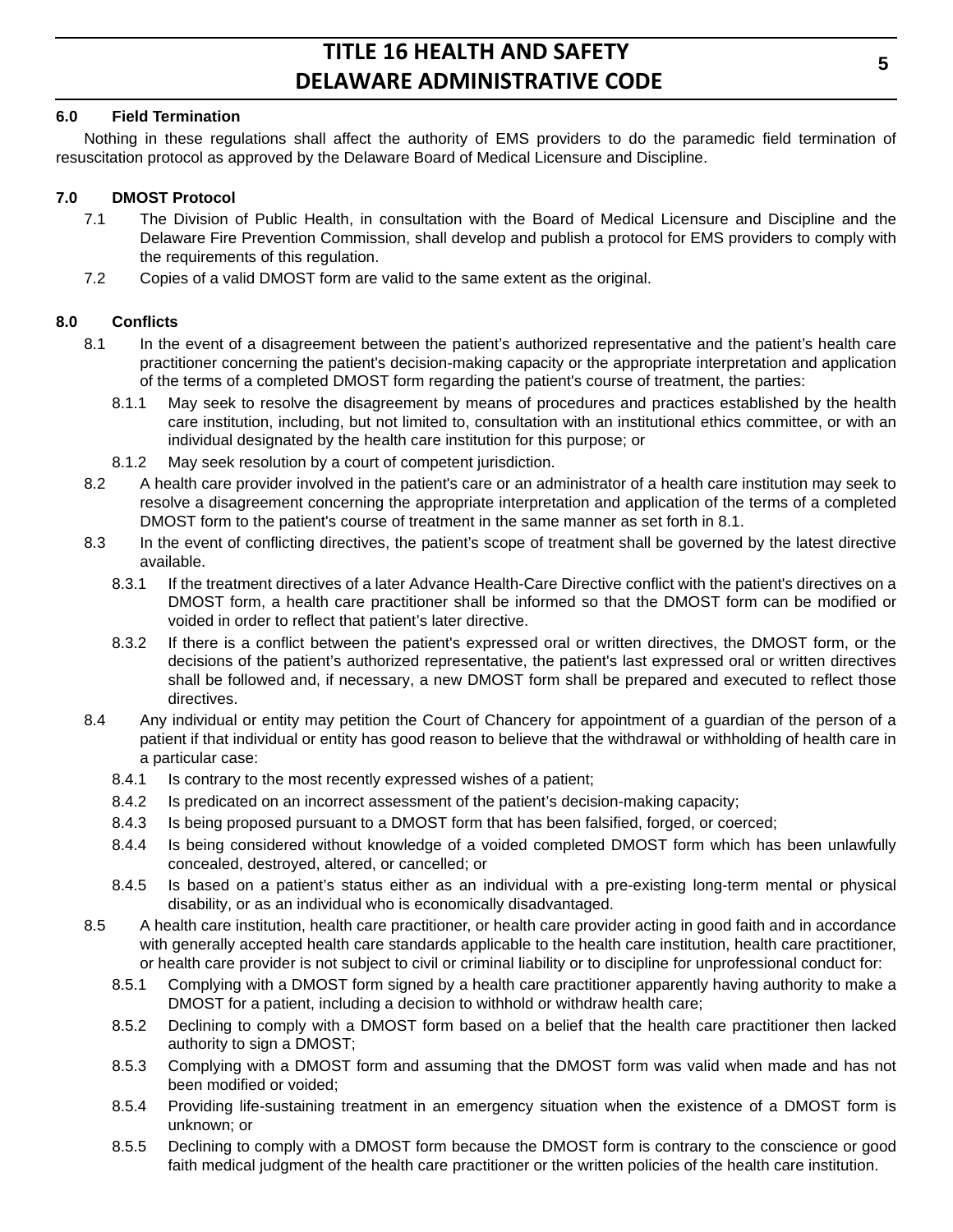## **9.0 Data Collection/Program Evaluation**

- 9.1 The Division of Public Health shall provide appropriate information, education and training on the DMOST regulations to EMS personnel.
- 9.2 The Division of Public Health shall monitor the use of DMOST forms presented to EMS providers.
- 9.3 The Division of Public Health shall take such measures as are necessary to assure individual confidentiality.

## **10.0 Reciprocity**

- 10.1 A DMOST form transfers with a patient and the medical orders indicated on a DMOST form are valid in every health care setting in Delaware. Copies of a valid DMOST form are valid to the same extent as the original.
- 10.2 A document executed in another state, which meets the requirements of this regulation for a DMOST form, the requirements of the state where such document was executed, or the state where the patient was a resident at the time the document was executed, shall be deemed to be valid for the purposes of 16 **Del.C.** Ch. 25A to the same extent as a DMOST form valid under that chapter.

#### **Delaware Medical Orders for Scope of Treatment (DMOST) DMOST is a process for documenting treatment choices.The DMOST form is voluntary. It is a portable, standardized Medical Order that will be recognized and followed by Delaware health care providers.**

The DMOST conversation is an opportunity to understand the likely course of your health and medical condition, so that you may make informed choices that are appropriate and reflect what you want. If you choose, you may invite loved ones to join this conversation.

## **Q**. **What is DMOST?**

**A.** The Delaware Medical Orders for Scope of Treatment (DMOST) form is a portable medical order form. It allows you to make choices about life-sustaining treatments, including among other treatments, CPR (resuscitation) and artificial nutrition. You may request full treatment, limited treatment, or comfort care only.

## **Q. Who is it for?**

**A.** A DMOST form can be used by a person with a serious illness or frailty, whose health care practitioner would not be surprised if the person died within the next year.

## **Q. When should it be discussed and signed? Who signs it?**

**A.** A DMOST form is completed after a conversation you have with a health care practitioner. It is signed by you and a physician (MD or DO), an advanced practice registered nurse (APRN), or a physician assistant (PA). The physician/APRN/ PA signature makes the choices into portable medical orders.

## **Q. Who is required to follow the wishes documented on the DMOST form?**

A. These orders will be followed by health care providers in any setting (ambulance, long-term care facility, emergency room, hospital, hospice, home, assisted living facility, etc.). It travels with you and is honored when you move to a new location.

## **Q. Can someone else make DMOST decisions for me?**

**A.** You make health care decisions for yourself as long as you have decision-making capacity. You have the right to change your authorized representative at any time while you have decision-making capacity.

If a physician determines that a person lacks decision-making capacity, an authorized representative can sign a DMOST form on behalf of that person. A DMOST form does not change the decision-maker designated by an Advance Health Care Directive, a Health Care Power of Attorney document, a guardian of the person appointed by a Court, or Delaware law on health care surrogates.

If you have capacity and complete a DMOST form, you can sign on the form saying that if you lose capacity, your authorized representative cannot void the form you signed.

## **Q. What if I change my mind?**

**A.** If your condition or your choices change, you or your authorized representative should void (cancel) your DMOST form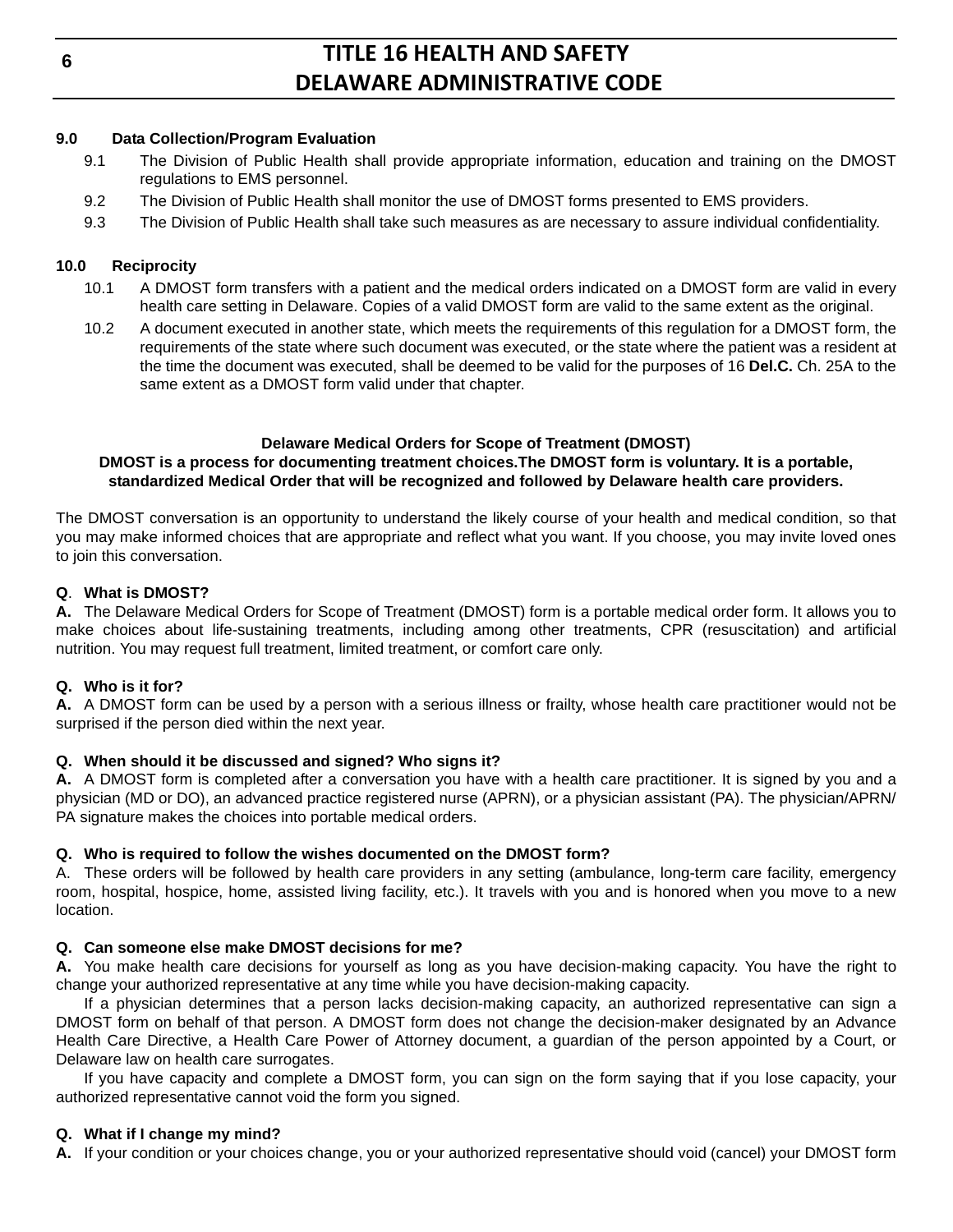and request a new DMOST be completed with your new choices. You can void a DMOST form if you change your mind but do not want to create a new one. You may not make any changes to the content of the DMOST form. If you want to change your DMOST form you must void your previous form and complete a new one with your health care practitioner. If your DMOST form does not agree with your advance directive, the most recent document will be followed.

## **Q. Must I do this?**

**A.** The DMOST form is always voluntary and can be voided at any time. A health care organization is prohibited from requiring you to complete a DMOST form for any reason, including as part of a person's admission to a health care facility.

It is important to understand that this DMOST form contains medical orders. It will be followed by health care providers. For example, if you choose "Do Not Attempt Resuscitation," and your heart stops, no attempt will be made to restart your heart. If you choose "Intubate/Use Artificial ventilation," then you may be placed on a breathing machine with a tube in your throat and transferred to an intensive care setting in a hospital.

## **Q. What will happen to my choices if I travel out of state?**

**A.** Many states, including all the states in our region, currently use a form similar to the DMOST form. Forms from those states which are valid under the Delaware law will be honored in Delaware. DMOST forms will be honored in other states which have reciprocity.

## Link to PDF of DMOST form:

**[http://regulations.delaware.gov/AdminCode/title16/Department of Health and Social Services/Division of Public](http://regulations.delaware.gov/AdminCode/title16/Department of Health and Social Services/Division of Public Health/Emergency Medical Services (EMS)/4304 DMOST Form.pdf)  Health/Emergency Medical Services (EMS)/4304 DMOST Form.pdf**

**7 DE Reg. 85 (07/01/03) 15 DE Reg. 211 (08/01/11) 19 DE Reg. 637 (01/01/16) 19 DE Reg. 922 (04/01/16) 21 DE Reg. 233 (09/01/17)**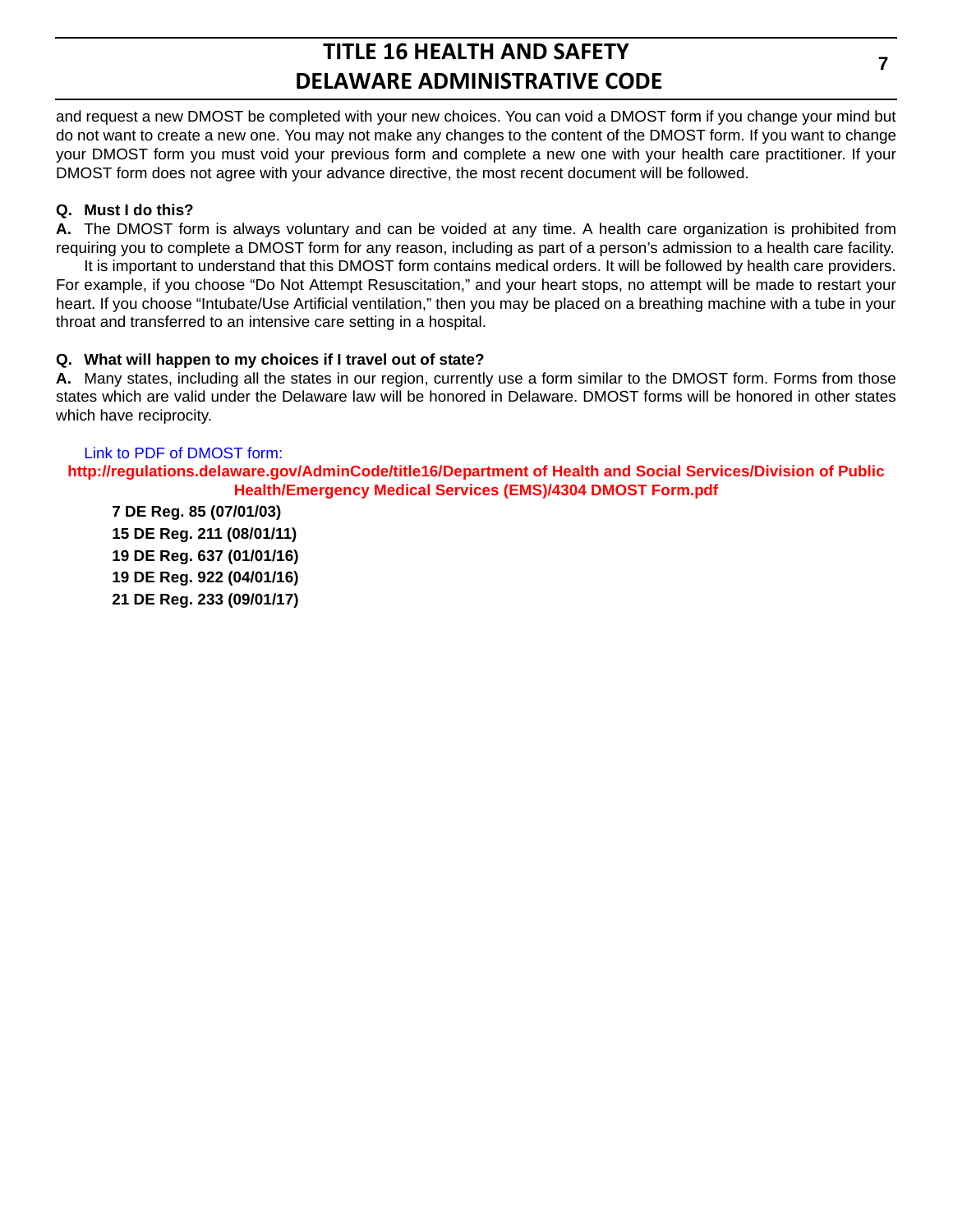## DELAWARE MEDICAL ORDERS FOR SCOPE OF TREATMENT (DMOST)

| FIRST, follow the orders below. THEN contact physician or other health-care practitioner for further orders, if indicated.<br>The DMOST form is voluntary and is to be used by a patient with serious illness or frailty whose health care practitioner would not<br>be surprised if the patient died within next year.<br>Any section not completed requires providing the patient with the full treatment described in that section.<br>Always provide comfort measures, regardless of the level of treatment chosen.<br>The Patient or the Authorized Representative has been given a plain-language explanation of the DMOST form.<br>The DMOST form must accompany the patient at all times. It is valid in every health care setting in Delaware. |                                                                                                                                                                                                                                                                                                                                                                                                                                                                                                                                                                                                                                                                                                                                                                                                                                                                                                                                                                                                                                                                                                      |                                        |                         |         |      |
|---------------------------------------------------------------------------------------------------------------------------------------------------------------------------------------------------------------------------------------------------------------------------------------------------------------------------------------------------------------------------------------------------------------------------------------------------------------------------------------------------------------------------------------------------------------------------------------------------------------------------------------------------------------------------------------------------------------------------------------------------------|------------------------------------------------------------------------------------------------------------------------------------------------------------------------------------------------------------------------------------------------------------------------------------------------------------------------------------------------------------------------------------------------------------------------------------------------------------------------------------------------------------------------------------------------------------------------------------------------------------------------------------------------------------------------------------------------------------------------------------------------------------------------------------------------------------------------------------------------------------------------------------------------------------------------------------------------------------------------------------------------------------------------------------------------------------------------------------------------------|----------------------------------------|-------------------------|---------|------|
|                                                                                                                                                                                                                                                                                                                                                                                                                                                                                                                                                                                                                                                                                                                                                         |                                                                                                                                                                                                                                                                                                                                                                                                                                                                                                                                                                                                                                                                                                                                                                                                                                                                                                                                                                                                                                                                                                      |                                        |                         |         |      |
| Print Patient's Name (last, first, middle)                                                                                                                                                                                                                                                                                                                                                                                                                                                                                                                                                                                                                                                                                                              |                                                                                                                                                                                                                                                                                                                                                                                                                                                                                                                                                                                                                                                                                                                                                                                                                                                                                                                                                                                                                                                                                                      | Date of Birth                          | last four digits of SSN | Gender  |      |
| Patient's Address                                                                                                                                                                                                                                                                                                                                                                                                                                                                                                                                                                                                                                                                                                                                       |                                                                                                                                                                                                                                                                                                                                                                                                                                                                                                                                                                                                                                                                                                                                                                                                                                                                                                                                                                                                                                                                                                      |                                        | <b>Phone Number</b>     |         |      |
| A                                                                                                                                                                                                                                                                                                                                                                                                                                                                                                                                                                                                                                                                                                                                                       | Goals of Care (see reverse for instructions. This section does not constitute a medical order.)                                                                                                                                                                                                                                                                                                                                                                                                                                                                                                                                                                                                                                                                                                                                                                                                                                                                                                                                                                                                      |                                        |                         |         |      |
| В                                                                                                                                                                                                                                                                                                                                                                                                                                                                                                                                                                                                                                                                                                                                                       | Cardiopulmonary Resuscitation (CPR) Patient has no pulse and/or is not breathing<br>Attempt resuscitation/CPR.<br>Do not attempt resuscitation/DNAR.                                                                                                                                                                                                                                                                                                                                                                                                                                                                                                                                                                                                                                                                                                                                                                                                                                                                                                                                                 |                                        |                         |         |      |
| C                                                                                                                                                                                                                                                                                                                                                                                                                                                                                                                                                                                                                                                                                                                                                       | Medical Interventions: Patient is breathing and/or has a pulse.<br>Full Treatment: Use all appropriate medical and surgical interventions, including intubation and<br>mechanical ventilation in an intensive care setting, if indicated to support life. Transfer to a hospital, if<br>necessary.<br><b>Limited Treatment:</b> Use appropriate medical treatment, such as antibiotics and IV fluids, as indicated.<br>May use oxygen and noninvasive positive airway pressure. Generally avoid intensive care.<br>$\Box$ Transfer to hospital for medical interventions.<br>Transfer to hospital only if comfort needs cannot be met in current setting.<br>Treatment of Symptoms Only/Comfort Measures: Use any medications, including pain<br>medication, by any route, positioning, wound care, and other measures to keep clean, warm, dry, and<br>comfortable. Use oxygen, suctioning, and manual treatment of airway obstruction as needed for comfort.<br>Use antibiotics only to promote comfort. Transfer only if comfort needs cannot be met in current location.<br><b>Other Orders:</b> |                                        |                         |         |      |
| D                                                                                                                                                                                                                                                                                                                                                                                                                                                                                                                                                                                                                                                                                                                                                       | Artificially Administered Fluids and Nutrition: Always offer food/fluids by mouth if feasible and<br>desired.<br>$\Box$ Long-term artificial nutrition<br>Defined trial period of artificial nutrition: Length of trial:<br>Goal:<br>$\Box$ No artificial nutrition $\Box$ hydration only<br>$\Box$ none<br>(check one box)                                                                                                                                                                                                                                                                                                                                                                                                                                                                                                                                                                                                                                                                                                                                                                          |                                        |                         |         |      |
| Е                                                                                                                                                                                                                                                                                                                                                                                                                                                                                                                                                                                                                                                                                                                                                       | <b>Orders Discussed With: Patient</b><br>ph.#<br>Guardian Surrogate (per DE Surrogacy Statute)<br>Printed Name & phone number<br>Agent under healthcare POA/or AHCD<br>Other<br>$\Box$ Parent of a minor<br>Signature                                                                                                                                                                                                                                                                                                                                                                                                                                                                                                                                                                                                                                                                                                                                                                                                                                                                                |                                        |                         |         |      |
|                                                                                                                                                                                                                                                                                                                                                                                                                                                                                                                                                                                                                                                                                                                                                         | Print Name of Authorized Representative<br>Address<br>Phone #<br><b>Relation to Patient</b><br>may<br>change or void this DMOST<br>If I lose capacity, my Authorized Representative<br>may not<br><b>Patient Signature</b>                                                                                                                                                                                                                                                                                                                                                                                                                                                                                                                                                                                                                                                                                                                                                                                                                                                                           |                                        |                         |         |      |
| F                                                                                                                                                                                                                                                                                                                                                                                                                                                                                                                                                                                                                                                                                                                                                       | <b>SIGNATURES: Patient/Authorized</b><br>Representative/Parent (mandatory) I have discussed<br>this information with my Physician / APRN / PA<br>Signature<br>Date<br>If authorized representative signs, the medical record must                                                                                                                                                                                                                                                                                                                                                                                                                                                                                                                                                                                                                                                                                                                                                                                                                                                                    | Signature<br><b>Print Name</b>         | Physician / APRN / PA   | Date    | Time |
|                                                                                                                                                                                                                                                                                                                                                                                                                                                                                                                                                                                                                                                                                                                                                         | document that a physician has determined the patient's<br>incapacity & the authorized representative's authority, in<br>accordance with DE law.                                                                                                                                                                                                                                                                                                                                                                                                                                                                                                                                                                                                                                                                                                                                                                                                                                                                                                                                                      | <b>Print Address</b><br>License Number |                         | Phone # |      |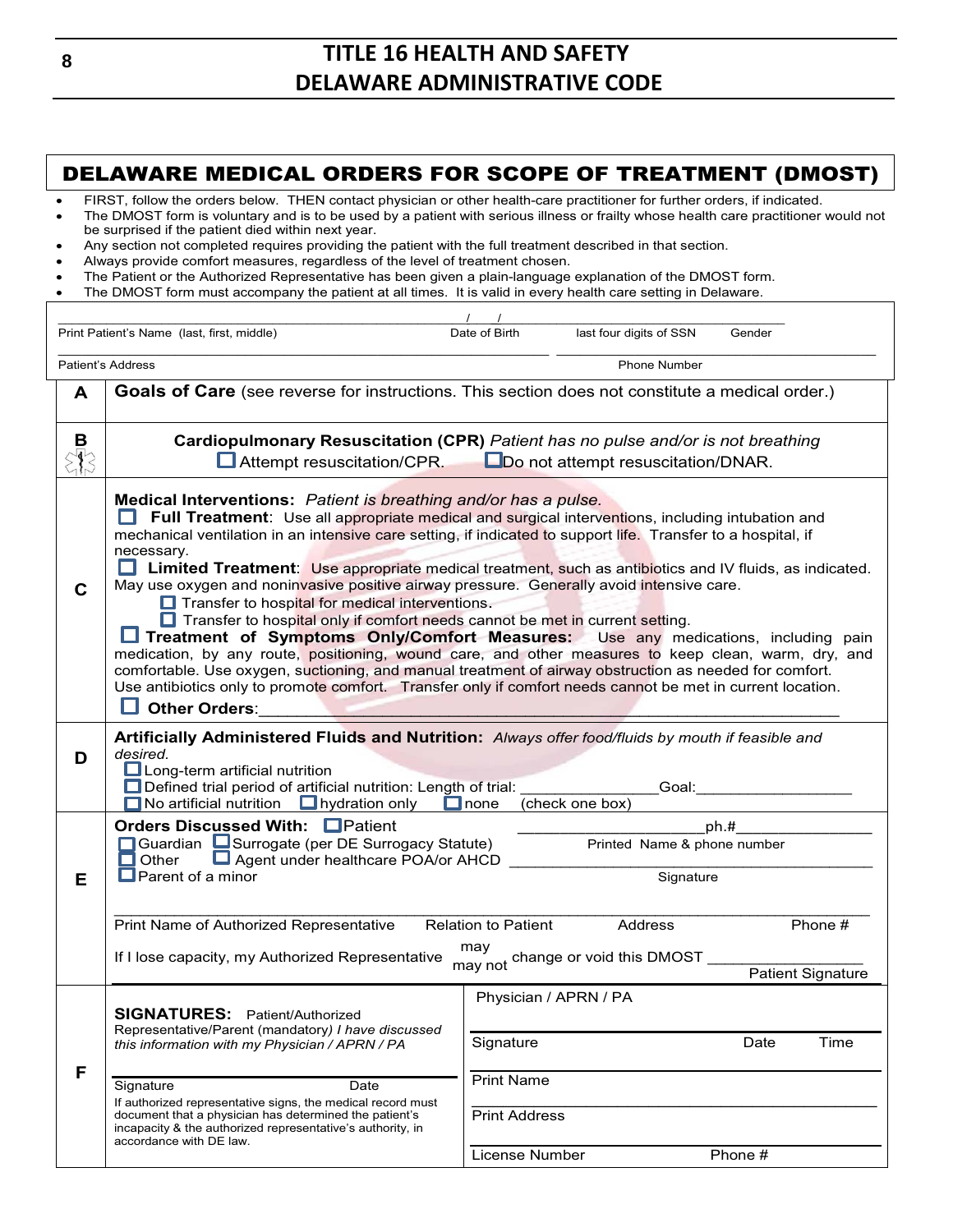## **DIRECTIONS FOR HEALTH-CARE PROFESSIONALS**

#### COMPLETING A DMOST FORM

- x Must be signed by a Licensed Physician, Advance Practice Registered Nurse, or Physician's Assistant.
- Use of original form is highly encouraged. Photocopies and faxes of signed DMOST forms are legal and valid.
- Any incomplete section of a DMOST form indicates the patient should get the full treatment described in that section.

REVIEWING A DMOST FORM -- It is recommended that a DMOST form be reviewed periodically, especially when:

- The patient is transferred from one care setting or care level to another,
- There is a substantial change in the patient's health status, or
- The patient's treatment preferences change.

## MODIFYING AND VOIDING INFORMATION ON A COMPLETED DMOST FORM

A patient with decision-making capacity can void a DMOST form at any time in any manner that indicates an intent to void.

Any modification to the form voids the DMOST form. A new DMOST form may be completed with a health care practitioner. Forms are available online at www.delaware.gov/**.**

SECTION A This section outlines the specific goals that the patient is trying to achieve by this treatment plan. Health care professionals shall share information regarding prognosis with the patient in order to assist the patient in setting achievable goals. Examples may include:

- Longevity, cure, remission or better quality of life
- To live long enough to attend an important event (wedding, birthday, graduation)
- To live without pain, nausea, shortness of breath or other symptoms
- Eating, driving, gardening, enjoying time with family, or other activities

SECTION B This is a medical order. Mark a selection for the patient's preferences regarding CPR.

SECTION C This is a medical order. When "limited treatment" is selected, also indicate whether the patient prefers or does not prefer transfer to a hospital for additional care.

- IV medication to enhance comfort may be appropriate treatment for a patient who has indicated "symptom treatment only."
- Non-invasive positive airway pressure includes continuous positive airway pressure (CPAP) and bi-level positive airway pressure (Bi-PAP).
- The patient will always be provided with comfort measures.
- Patients who are already receiving long-term mechanical ventilation may indicate treatment limitations on the "Other Orders" line.

SECTION D This is medical order. Mark a selection for the patient's preferences regarding nutrition and hydration. Check one box.

Oral fluids and nutrition should always be offered if feasible and consistent with the goals of care.

SECTION E This section documents with whom the medical orders were discussed, the name of any healthcare professional who assisted in the completion of the Form, the name of any authorized representative and if the authorized representative may not modify/void the Form.

SECTION F To be valid, all information in this section must be completed.

#### **HIPAA PERMITS DISCLOSURE OF DMOST FORMS TO OTHER HEALTH CARE PROFESSIONALS AS NECESSARY FOR TREATMENT**.

## SEND FORM WITH PATIENT WHENEVER MOVED TO A NEW SETTING

Faxed, Copied, or Electronic Versions of the Form are legal and valid.